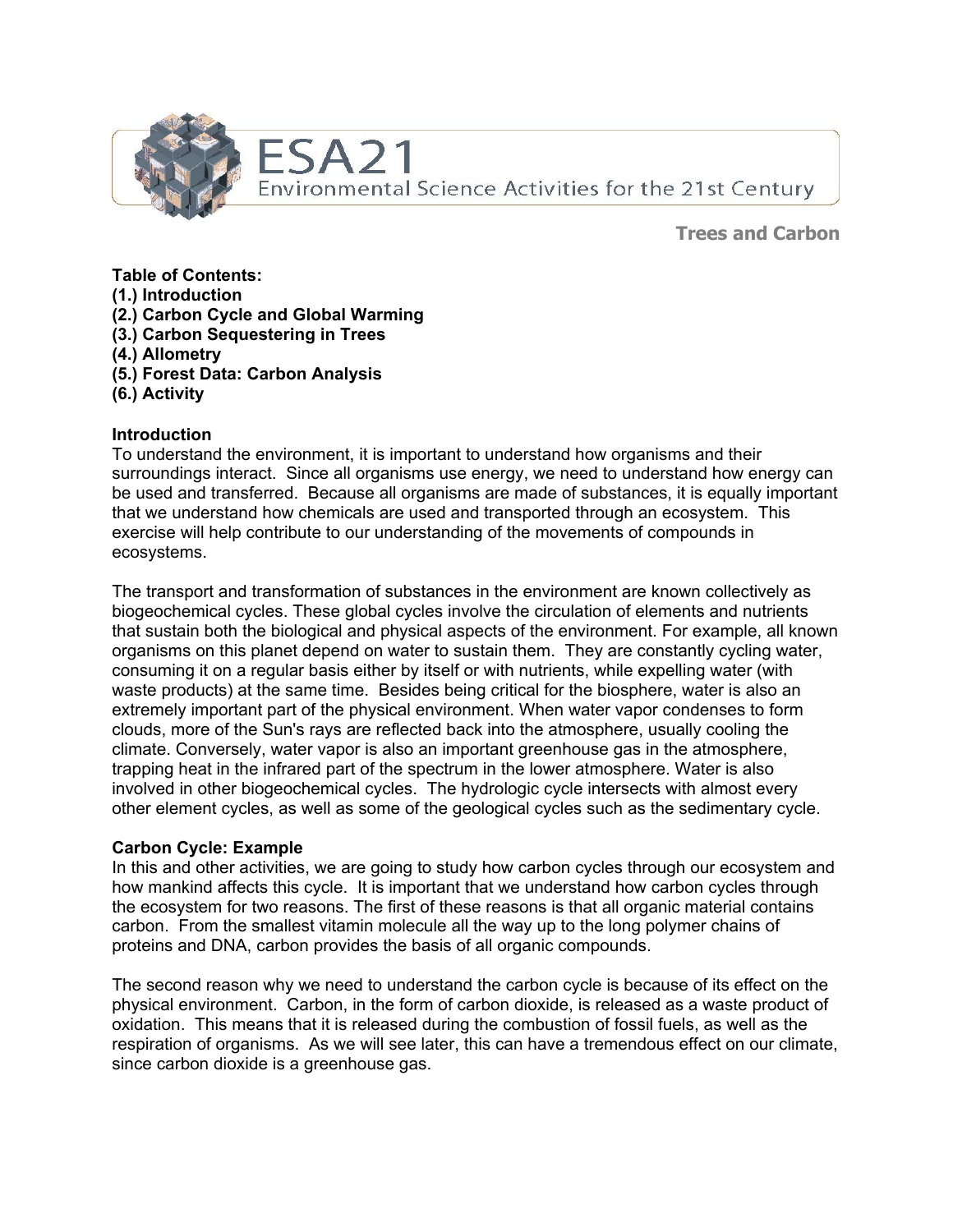Carbon has two phases in the carbon cycle: gaseous and solid. Its gaseous phase is mostly in the form of carbon dioxide, but it can also be found in compounds like methane and carbon monoxide. Carbon dioxide can be taken out of the atmosphere by photosynthesis in plants, which convert the carbon into a solid form (sugars) that can be stored or put back into the air during respiration. It can also be removed from the atmosphere by being absorbed by water, where it becomes available to water plants for photosynthesis as well as being available to form compounds such as calcium carbonate (chalk) or to be put back into the atmosphere when the water gets warmer.

As we can see, the carbon cycle has reservoirs where it is stored as a solid. The diagram below shows some of these. In a cycle that has reached equilibrium, the rate at which carbon is removed from storage is equal to the amount that is being taken out of the atmosphere. The reason why many people are concerned about the carbon cycle is because mankind's intervention has caused this system to go grossly out of equilibrium. By burning fossil fuels, mankind has upset the balance of the cycle and greatly increased the rate at which carbon is returning to the gaseous phase. Is this a problem? In order to understand why it might be a problem, we need to understand more about the properties of carbon dioxide.

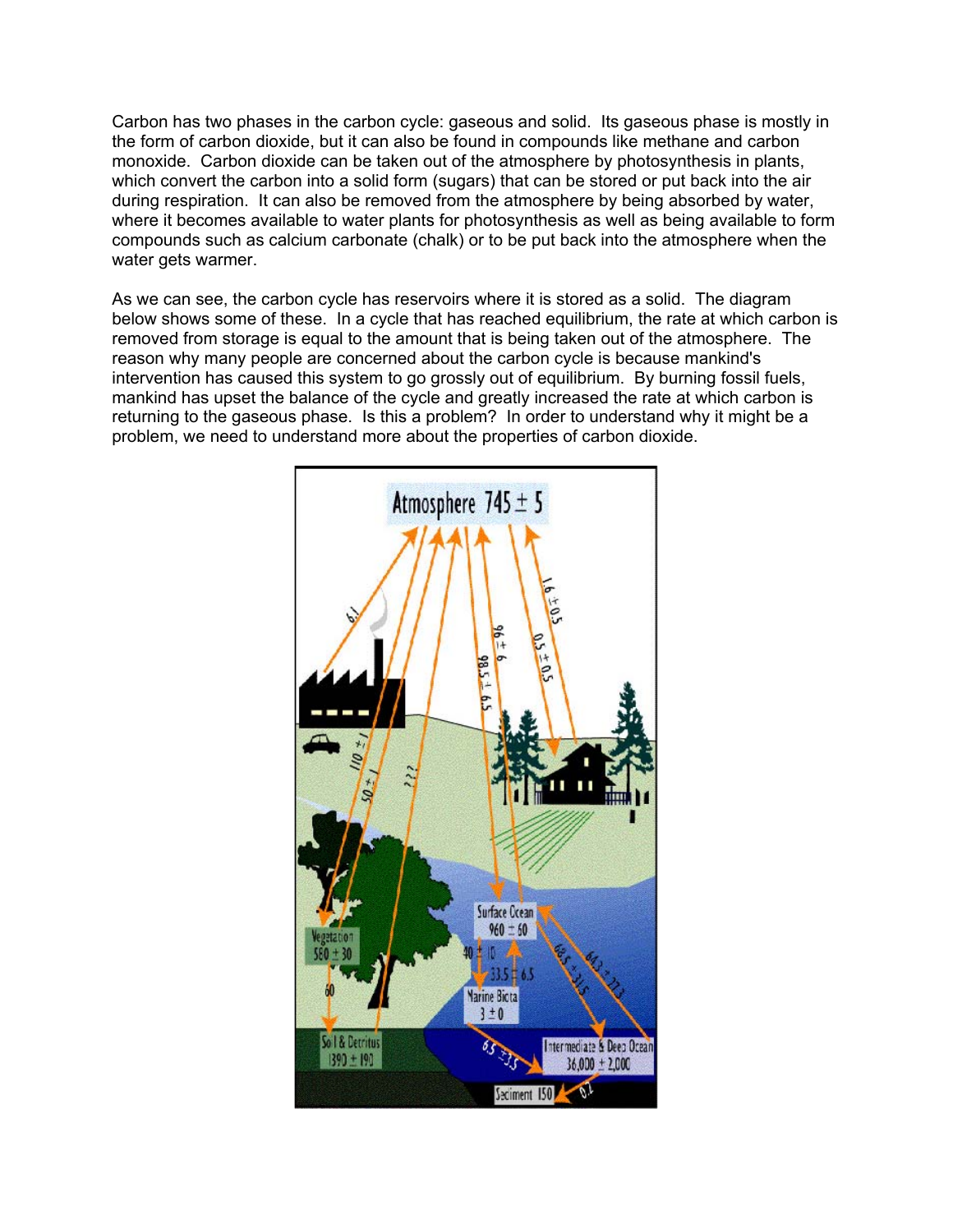### **Greenhouse Effect Global Warming**

The effect of infrared re-radiation being absorbed in the atmosphere is called the "Greenhouse Effect" since it mimics what happens in a real greenhouse. There, the radiation is trapped by glass window panes, which are optically opaque in the infrared region of the spectrum. Since the infrared radiation does not pass through the glass, it remains in the greenhouse and keeps the inside temperature warmer than the outside temperature (the same effect keeps the inside of your car warm even on a cold sunny day).



The science behind this effect in the atmosphere is fairly well understood. Certain gases, such as water vapor, carbon dioxide, and methane, are able to absorb infrared radiation very well. The Earth re-radiates absorbed sunlight back into outer space mostly in the infrared range of the electromagnetic spectrum. When these gases are present in the atmosphere, they will absorb this energy before it gets back into space, and thereby heat the atmosphere. We see this in action everyday, both on our planet and on others in the Solar System. For example, Venus has an atmosphere that contains almost a million times the concentration of carbon dioxide (a greenhouse gas) as our atmosphere. If Venus were to have no atmosphere, its average temperature would be about 230 K  $(-45^{\circ}F)$ ; because of this carbon dioxide concentration (plus a small amount of other greenhouse gases), it has a temperature of 740 K (about  $900^{\circ}$ F). A similar, but smaller, effect is seen on Mars and other planets that contain greenhouse gases. Without the greenhouse gases that we have on Earth, it is estimated that our average daily temperature would be about  $-10^{\circ}$  F, instead of the 60 of that it is.

While water vapor has the greatest contribution to atmospheric heating due to the greenhouse effect here on Earth, most of the attention in this area lately has been focused on carbon dioxide. The reason for this is that the levels of carbon dioxide have increased from about 292 ppm (parts per million) to over 400 PPM over the last 100 years. This increase in concentrations has corresponded to the same time period over which we have seen the average tropospheric temperature increase about  $1^{\circ}$ C. The correlation between these two events, plus our knowledge of how greenhouse gases work, has led many to hypothesize that the Earth will continue to get warmer as we release more and more greenhouse gases into the atmosphere.

#### **Carbon Sequestering in Trees Carbon Reservoirs**

In burning fossil fuels as an energy source, we are taking stored carbon and putting it back into the atmosphere at a rate that is greater than it is being taken out. This causes means that the amount of carbon dioxide in the atmosphere is increasing, and will continue to do so until the difference in these two rates disappears. One way to bring this about would be to greatly curtail the rate at which burn fossil fuels. Many people do not like this idea, as it would mean a great change in our lifestyle. Another proposed method would be to speed up the rate at which carbon is removed from the atmosphere. One way of doing this would be to plant more trees. During photosynthesis, trees convert carbon dioxide and water into sugar molecules and oxygen through a series of oxidation and reduction reactions. The overall equation for the photosynthetic process may be expressed as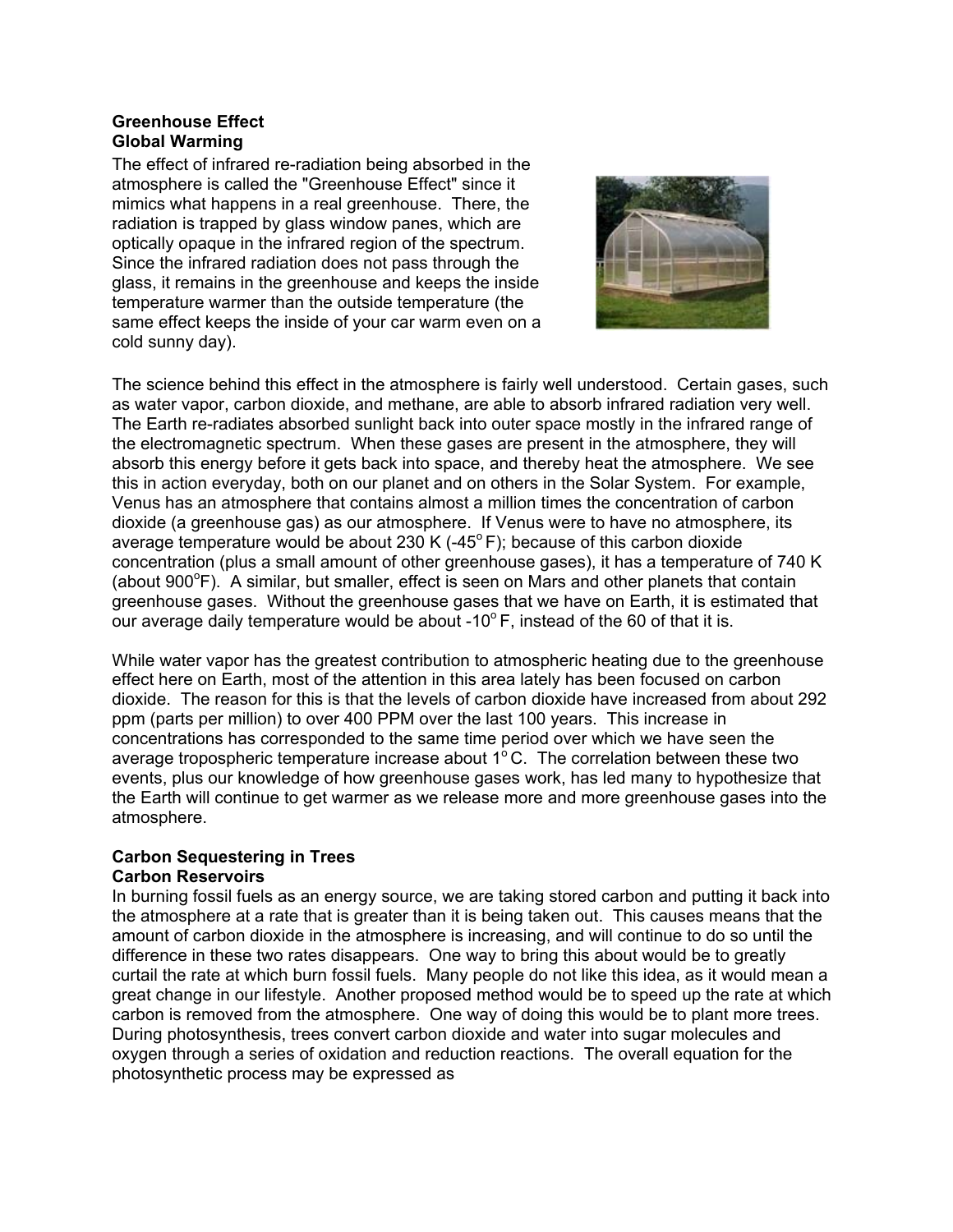6 CO<sub>2</sub> + 6 H<sub>2</sub>O + sunlight ---> C<sub>6</sub>H<sub>12</sub>O<sub>6</sub> + 6 O<sub>2</sub>

Some of this sugar is stored, while most of it gets used by the tree for other purposes such as energy and structure. For instance, a great deal of the sugar is linked together to form cellulose which provides the structure for the tree.

If we look at this sugar from a mass standpoint, we see that a large fraction of it is due to the carbon. The fact that carbon has an atomic mass of 12, hydrogen has an atomic mass of 1, and oxygen has an atomic mass of 16 means that 72/180 = 40% of the mass of the sugar molecule comes from carbon. Taking into account the other types of molecules that are found in a tree (proteins, lipids, etc.), we find that about 45% of the dry mass (not including the water) of a tree comes from carbon. In other words, a 100 kilogram log of a tree that has been completely dried contains about 45 kilograms of stored carbon.

While each kilogram of dried tree is storing .45 kilograms of carbon, it is removing more than a kilogram of carbon dioxide from the atmosphere. This is because each carbon dioxide molecule contains two oxygen atoms. Using the data from above, this means that each carbon dioxide molecule has an atomic mass of  $12 + 2(16) = 44$ , of which only 12 are due to the carbon. Therefore, for each atom of carbon stored in a tree, 44 atomic mass units of carbon dioxide is removed from the atmosphere. This means that each kilogram of dried tree corresponds to

(1 kg of dried tree) x (.45 kg of C/1 kg of dried tree) x (44 amu of  $CO<sub>2</sub>/12$  AMU of C) = 1.65 kg of  $CO<sub>2</sub>$ 

This large of an amount gives the idea of using trees to remove carbon from the atmosphere a lot of validity. However, it should also be pointed out that this equation works in reverse. When a tree is burned or allowed to decay completely, the carbon in the tree is put back into the atmosphere as carbon dioxide. Worldwide, we are actually losing forest, and this relationship shows why we should be concerned.

In this activity, we are going to estimate how much carbon is sequestered in an acre of forest land. In order to do this, all that we need to know, given the information above, is how much dried wood is in an acre of forest. To get this information, we will first need to know something about how organisms grow.

### **Allometry**

One way to estimate how much carbon is in an acre of forest is clearcut one acre of forest, measure the weight of all organic material harvested, and then analyze the material for the percentage of carbon in it. While it would give a very precise estimate, it is not a very ecologically-friendly way to study nature. A less harmful way to carry out this estimate is to develop an allometric equation that will allow you to estimate the mass of a tree from a few simple measurements of it, and then to apply this equations to the trees in a forest. The term allometry is defined as "the measure and study of relative growth of a part in relation to an entire organism or to a standard". It is based upon a principle first describe by Galileo Galilee in the 1630's about how the proportions of an organism must change as it gets bigger.

Galileo noted that the strength of a bone was related to its cross-sectional area, while the mass of an organism was related to its volume. Because of this, he correctly noted that an organism could not grow in a linear fashion forever. If it did grow linearly, then it would increase the same percentage in all directions. This would mean that its volume, and hence its mass, would increase at a rate that was much faster than its bone structure could handle. For instance, if the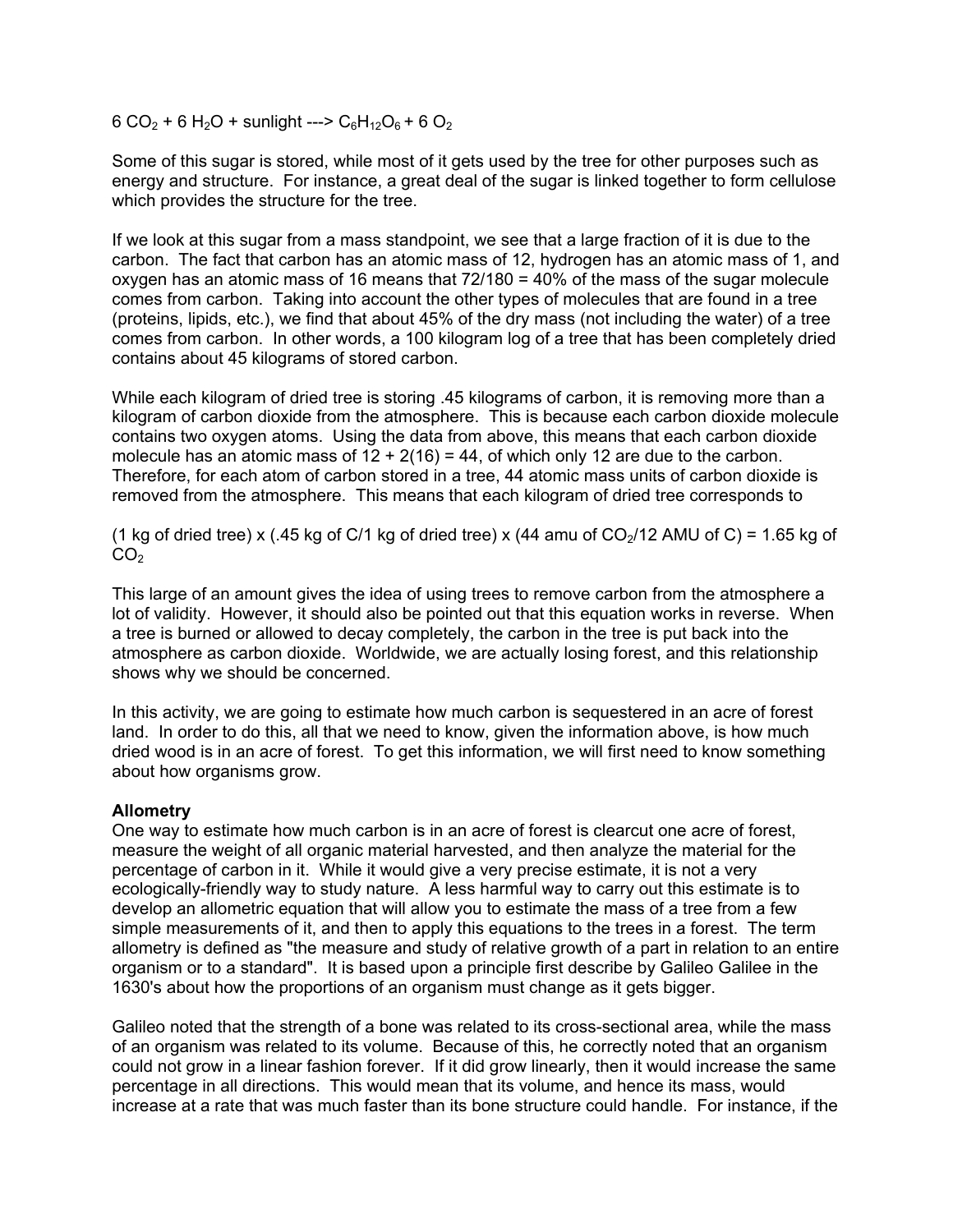organism was to double in size (increase by a factor of two in all directions), its mass would increase by a factor of eight (the volume depends on the product of all three dimensions).

However, its bones' strength would only increase by a factor of four since the cross sectional area of the bone only depends on the square of the diameter of the bones. Thus, he posited that the diameter of the support structure of an organism must increase at a faster rate than its height increases, or else the bone would crack under the pressure.

> Galileo's illustration of the same bone (femur) from animals of different sizes.

Whereas the lengths of the bones differ by about 2.5 times, the width of the bones differ over tenfold.



Instead of growing linearly, most organisms grow at different rates for different parts of the body. The relationship between the sizes of any two parts of an organism can be written as

### $y = bx^{a/c}$

where a is the growth rate of y, c is the growth rate of x, and b is a proportionality constant that relates the two ( $y = b$  when  $x=1$ ). This equation can also be expressed in its logarithmic form

 $log_{10}y = log_{10}b + (a/c) log_{10}x$ 

While this equation looks rather nasty, it is very powerful. What it allows one to do is to calculate some aspect of an organism by measuring some other variable of the organism. This is important to be able to do, as the variable that you want to measure might not be able to be measured without killing the organism, as we mentioned above in our example of measuring the mass of a tree. With the correct formula, we should be able to "measure" the mass of a tree by merely measuring the diameter of the tree trunk at its base.

### **Allometric Equation: Carbon**

Determining the allometric equations to use for estimating the amount of carbon sequestered in a forest has been getting a lot of interest in the last decade as countries debate global warming and the effects of deforestation. One way for us to proceed would be to use the equations developed by other researchers on similar forests. For instance, Martin, Kloeppel, et al<sup>1</sup> calculated a set of average equations for deciduous trees in the southern Appalachian mountains that relate the diameter of the tree at a height of 1.4 meters to various parameters like the dry mass of the stem, the dry mass of the stem, bark, and branches, and the total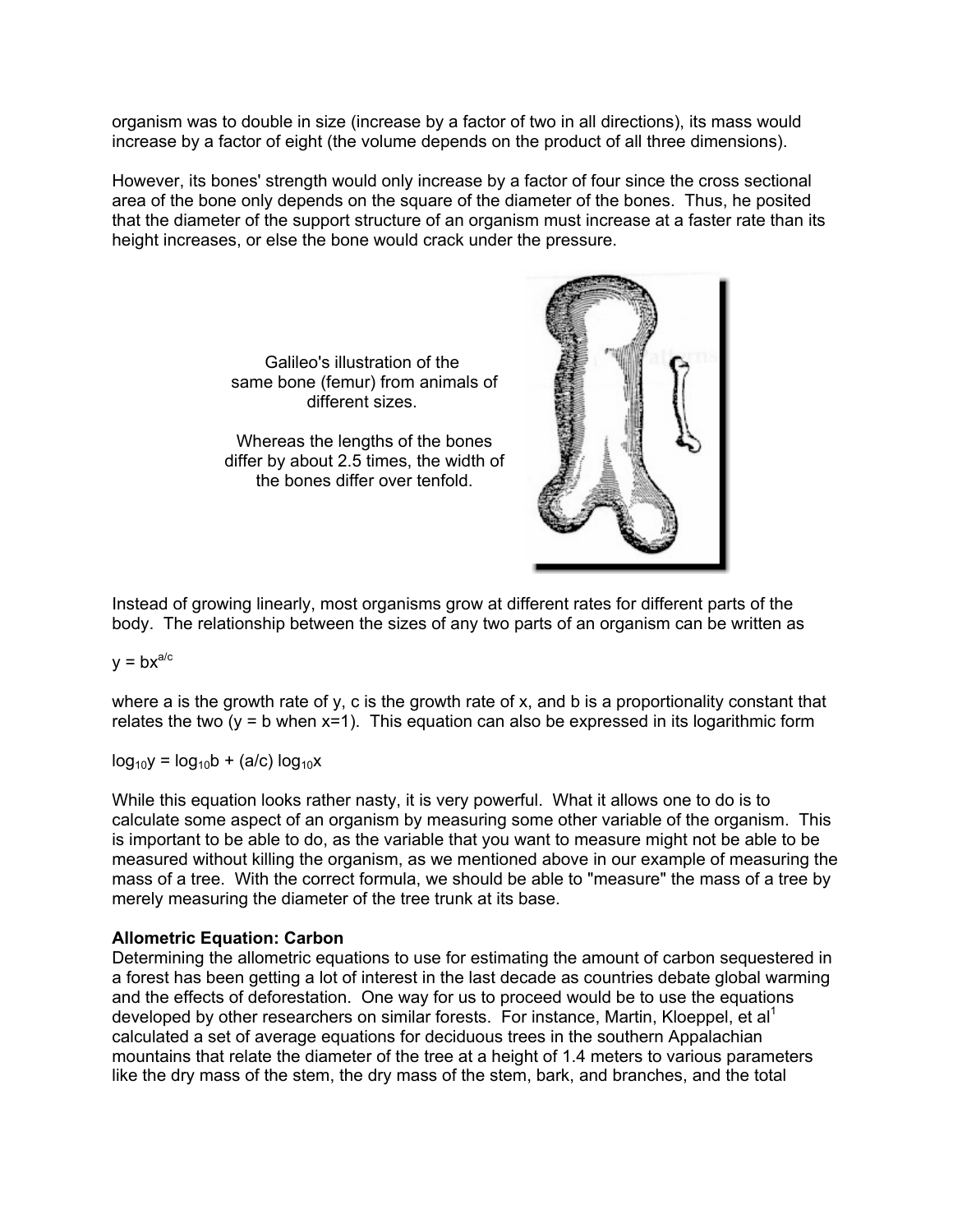biomass of the tree excluding roots. If we were to use these equations, we would not have to develop our own equations, which would require that we sacrifice a few trees.

### **Case Study: Campus Housing Construction at Kennesaw State University (KSU)**

In September 2001, previously forested land on the campus of Kennesaw State University in suburban Atlanta was cleared to begin the process of construction of several units of campus housing. The clearcutting of 15 acres of forest provided an opportunity to verify the equations presented in this activity. Before the cut trees were ground up into mulch, we were able to sample 5 representative trees (three pines and two sweet gums) from this location. Measurements of the circumferences of the stems of the trees were made at multiple heights, allowing for the volume of the stems to be calculated. Wood samples were taken for age analysis and density measurements. The wood samples were dried, and the densities were measured. Using the density and volume measurements, the total mass of the stem of the trees was found.

| <b>Tree</b>  | Diam. at 1.4 m    | <b>Stem Mass</b> | Age      |
|--------------|-------------------|------------------|----------|
| Pine $#1$    | $15.5 \text{ cm}$ | 89 kg            | 35 yrs   |
| Pine $#2$    | 32 cm             | 544 kg           | $54$ yrs |
| Pine $#3$    | 31 cm             | 467 kg           | 51 yrs   |
| Sweet Gum #1 | 18.5 cm           | 102 kg           | 37 yrs   |
| Sweet Gum #2 | <b>12 cm</b>      | 31 kg            | 26 yrs   |

Now that we have the masses of the stems and the diameters of the trees at 1.4 m, we can develop our own allometric equation relating these two and see how it compares to that developed by Martin, et al<sup>1</sup>. If we plot this data on a log-log plot, we get



This data shows a relationship between the diameter of the tree at 1.4 meters and the stem mass of

 $log_{10}M = -1.43 + 2.76 log_{10}D$ 

where M is the dry mass of the tree above ground in kilograms and D is the diameter of the tree in centimeter at 1.3 meters above ground level. This compares very well to the results of Martin, et al. of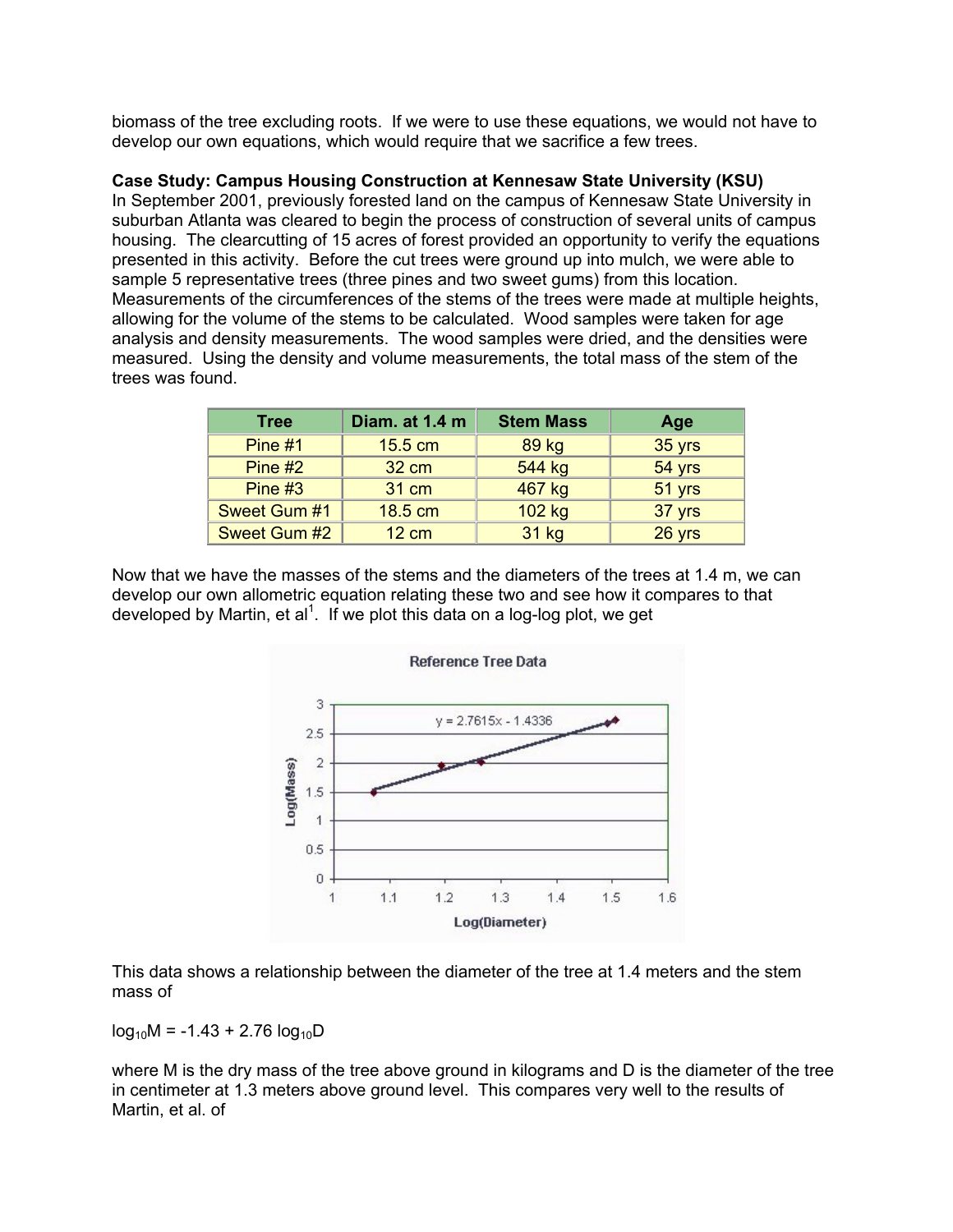$log_{10}M = -1.44 + 2.69 log_{10}D$ 

for the same relationship, given the error bars on the data.

The fact that our reference data for stem mass and diameter so closely matches that of Martin, et al provides some evidence that the trees in our forest are similar to those in their forest. This makes sense since the area where their data was collected was at a location that is only about 100 miles from our site. Since our data is so similar, we are justified in using their equation that relates the diameter at 1.4 meters with total biomass of the tree (excluding roots) in our estimate. This equation is

 $log_{10}M = -1.25 + 2.66 log_{10}D$ 

<sup>1</sup> "Aboveground biomass and nitrogen allocation of ten deciduous southern Appalachian tree species", Martin, Kloeppel, Schaefer, Kimbler, and McNulty, Can J. For. Res. 28: 1648-1659 (1998).

#### **Forest Data: Carbon Analysis**

Now that we have verified the equation that we will use for estimating the amount of biomass in a tree, we are ready to begin our calculation for the amount of carbon sequestered in an acre of forest. To do this, we sampled the same forest from which we took out reference trees at three different locations. At each of the three locations (shown in the figure below), a 10 meter by 10 meter square was randomly selected, and all trees with a diameter of 2 cm or greater within that square were measured.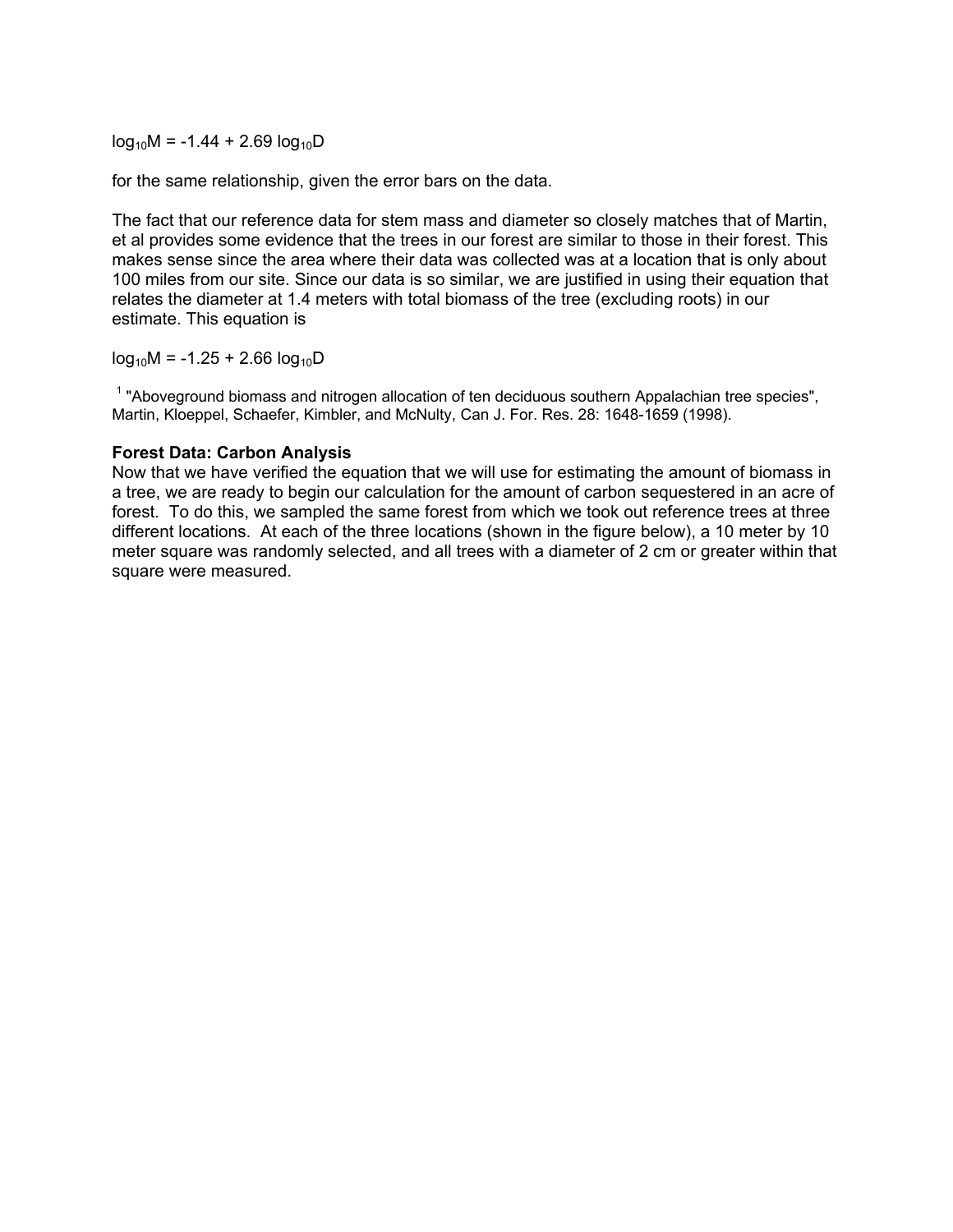| Site #1          |                | Site #2                        |                | Site #3          |                |  |
|------------------|----------------|--------------------------------|----------------|------------------|----------------|--|
| <b>Tree</b>      | Diam.<br>(cm)  | <b>Tree</b>                    | Diam.<br>(Cm)  | <b>Tree</b>      | Diam.<br>(Cm)  |  |
| Pine             | 22             | Pine                           | 11             | Pine             | 36             |  |
| Pine             | 16             | Pine                           | 35             | Pine             | 21             |  |
| Pine             | 29             | Pine                           | 39             | Pine             | 23             |  |
| Pine             | 24             | Pine                           | $\overline{7}$ | Pine             | 31             |  |
| Pine             | 32             | Pine                           | 9              | Pine             | 25             |  |
| Pine             | 12             | <b>Sweet Gum</b>               | 8              | Pine             | 12             |  |
| Pine             | 43             | <b>Sweet Gum</b>               | 17             | Pine             | 22             |  |
| Pine             | 28             | <b>Sweet Gum</b>               | 5              | Pine             | 25             |  |
| Pine             | 39             | <b>Sweet Gum</b>               | 12             | Pine             | 17             |  |
| <b>Sweet Gum</b> | $\overline{7}$ | Dogwood                        | $\overline{7}$ | <b>Sweet Gum</b> | 15             |  |
| <b>Sweet Gum</b> | 3              | Dogwood                        | 5              | <b>Sweet Gum</b> | 11             |  |
| <b>Sweet Gum</b> | 21             | Dogwood                        | 11             | <b>Sweet Gum</b> | 9              |  |
| Dogwood          | 3              | Dogwood                        | $\overline{7}$ | <b>Sweet Gum</b> | 38             |  |
| Dogwood          | 8              | <b>Hickory</b>                 | 11             | Dogwood          | 17             |  |
| <b>Birch</b>     | $\overline{7}$ | <b>Hickory</b>                 | 6              | <b>Hickory</b>   | 12             |  |
| <b>Birch</b>     | 4              | <b>Hickory</b>                 | 8              | <b>Hickory</b>   | 5              |  |
|                  |                | <b>Birch</b>                   | 3              | <b>Birch</b>     | $\overline{2}$ |  |
|                  |                | <b>Maple</b><br>$\overline{4}$ |                | <b>Birch</b>     | $\overline{2}$ |  |
|                  |                |                                |                | <b>Birch</b>     | $\overline{2}$ |  |



Map of the KSU dorm site. Trees were sampled in the three locations denoted by the red squares

With this data, and the equation

 $log_{10}M = -1.25 + 2.66 log_{10}D$ 

you can estimate the amount of aboveground biomass in a 10m x 10m plot (100 m<sup>2</sup>) of forested land. Given that 1 acre = 4047  $m^2$ , these same calculations can be expanded to estimate the amount of aboveground biomass in an acre of forest.

While this exercise was originally done using the data above, additional data sets have been derived from the original set to provide variety in the calculations. Use the data set assigned by your instructor, and if your instructor does not assign a particular data set, use data set #1. Complete only one activity sheet - the one for your data set.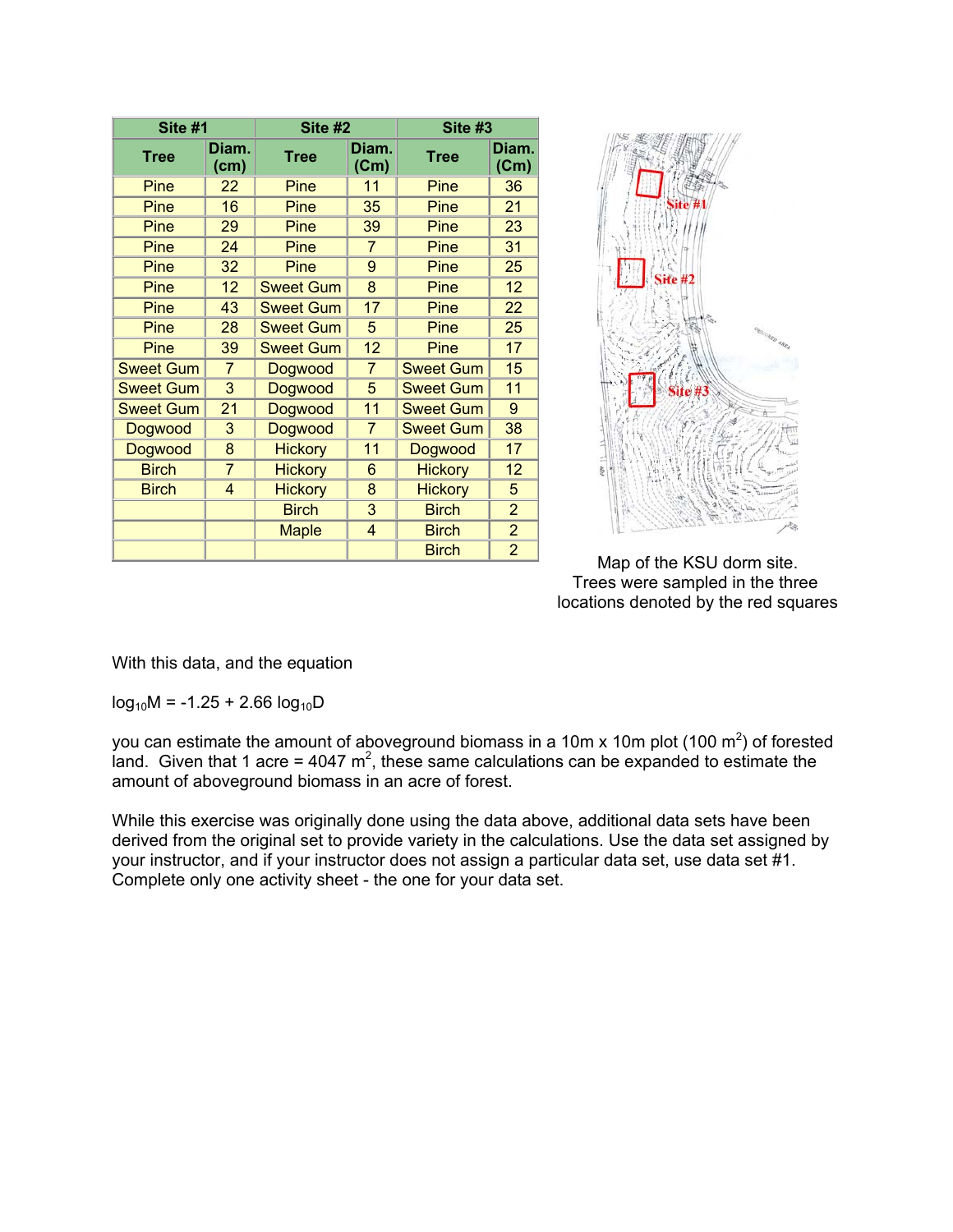# **ESA 21: Environmental Science Activities**

Name:

Instructor:

Using the equation and the table of data below, calculate the aboveground biomass of the trees in the three sites sampled. The first value has been provided.

## $log_{10}M = -1.25 + 2.66 log_{10}D$

| Site $#1$    |                  | Site #2                |              | Site $#3$        |                        |              |                  |                        |
|--------------|------------------|------------------------|--------------|------------------|------------------------|--------------|------------------|------------------------|
| Tree         | Diameter<br>(cm) | <b>Biomass</b><br>(kg) | Tree         | Diameter<br>(cm) | <b>Biomass</b><br>(kg) | Tree         | Diameter<br>(cm) | <b>Biomass</b><br>(kg) |
| Pine         | 22               | 209                    | Pine         | 11               |                        | Pine         | 36               |                        |
| Pine         | 16               |                        | Pine         | 35               |                        | Pine         | 21               |                        |
| Pine         | 29               |                        | Pine         | 39               |                        | Pine         | 23               |                        |
| Pine         | 24               |                        | Pine         | $\overline{7}$   |                        | Pine         | 31               |                        |
| Pine         | 32               |                        | Pine         | 9                |                        | Pine         | 25               |                        |
| Pine         | 12               |                        | Sweet Gum    | 8                |                        | Pine         | 12               |                        |
| Pine         | 43               |                        | Sweet Gum    | 17               |                        | Pine         | 22               |                        |
| Pine         | 28               |                        | Sweet Gum    | 5                |                        | Pine         | 25               |                        |
| Pine         | 39               |                        | Sweet Gum    | 12               |                        | Pine         | 17               |                        |
| Sweet Gum    | $\overline{7}$   |                        | Dogwood      | $\overline{7}$   |                        | Sweet Gum    | 15               |                        |
| Sweet Gum    | $\overline{3}$   |                        | Dogwood      | 5                |                        | Sweet Gum    | 11               |                        |
| Sweet Gum    | 21               |                        | Dogwood      | 11               |                        | Sweet Gum    | $\overline{9}$   |                        |
| Dogwood      | $\overline{3}$   |                        | Dogwood      | $\overline{7}$   |                        | Sweet Gum    | 38               |                        |
| Dogwood      | 8                |                        | Hickory      | $11\,$           |                        | Dogwood      | 17               |                        |
| <b>Birch</b> | $\overline{7}$   |                        | Hickory      | 6                |                        | Hickory      | 12               |                        |
| <b>Birch</b> | $\overline{4}$   |                        | Hickory      | 8                |                        | Hickory      | $\overline{5}$   |                        |
|              |                  |                        | <b>Birch</b> | 3                |                        | <b>Birch</b> | $\overline{2}$   |                        |
|              |                  |                        | Maple        | $\overline{4}$   |                        | <b>Birch</b> | $\overline{2}$   |                        |
|              |                  |                        |              |                  |                        | <b>Birch</b> | $\overline{2}$   |                        |
| Total        |                  | Total                  |              |                  | Total                  |              |                  |                        |

## **DATA SET: VERSION A**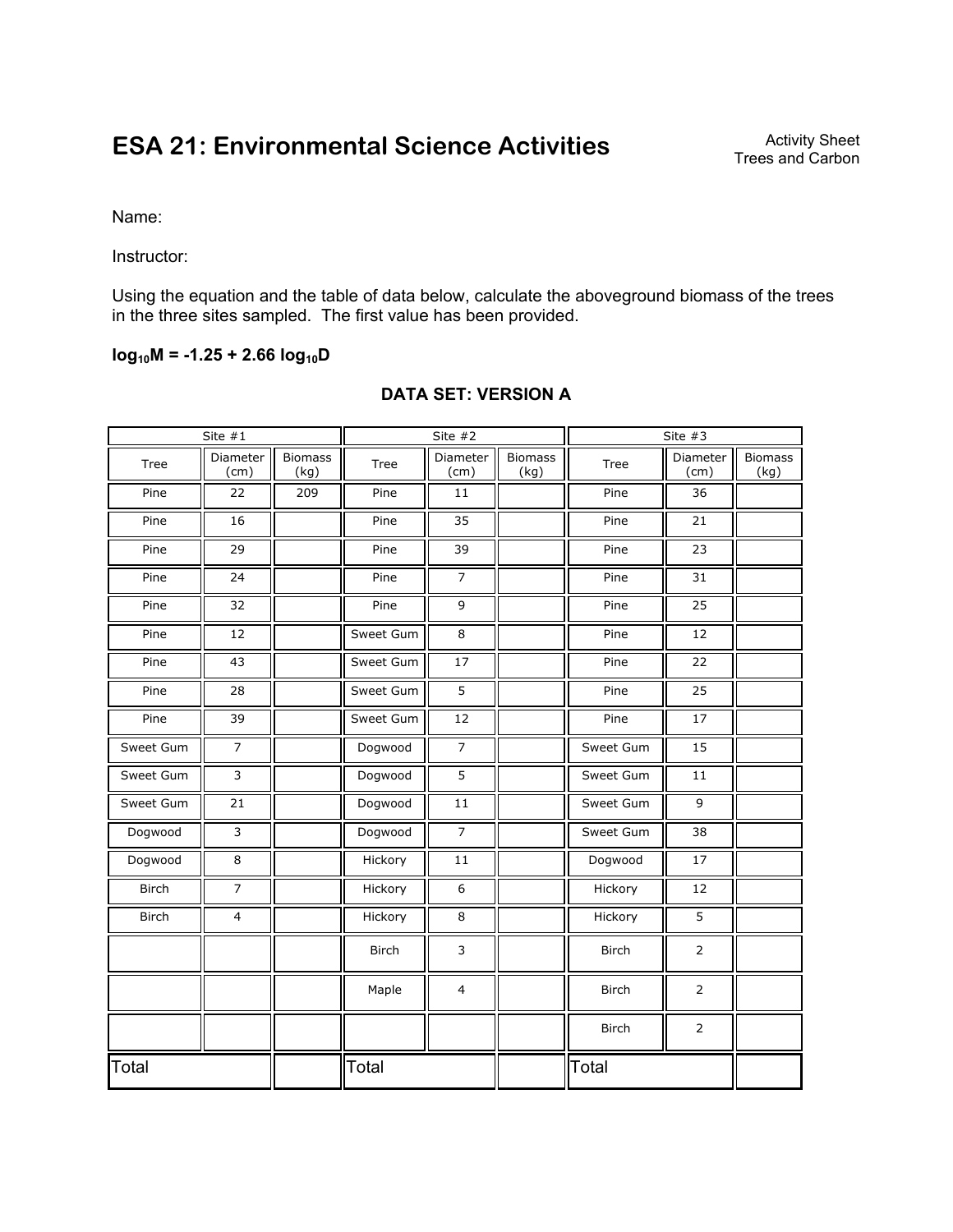# **ESA 21: Environmental Science Activities**

Name:

Instructor:

Using the equation and the table of data below, calculate the aboveground biomass of the trees in the three sites sampled. The first value has been provided.

## $log_{10}M = -1.25 + 2.66 log_{10}D$

| Site $#1$    |                  | Site $#2$              |              |                  | Site $#3$              |              |                  |                        |
|--------------|------------------|------------------------|--------------|------------------|------------------------|--------------|------------------|------------------------|
| Tree         | Diameter<br>(cm) | <b>Biomass</b><br>(kg) | Tree         | Diameter<br>(cm) | <b>Biomass</b><br>(kg) | Tree         | Diameter<br>(cm) | <b>Biomass</b><br>(kg) |
| Pine         | 22               | 209                    | Pine         | 11               |                        | Pine         | 36               |                        |
| Pine         | 16               |                        | Pine         | 35               |                        | Pine         | 21               |                        |
| Pine         | 29               |                        | Pine         | 39               |                        | Pine         | 23               |                        |
| Pine         | 24               |                        | Pine         | $\overline{7}$   |                        | Pine         | 31               |                        |
| Pine         | 32               |                        | Pine         | 9                |                        | Pine         | 25               |                        |
| Pine         | 12               |                        | Sweet Gum    | 17               |                        | Pine         | 12               |                        |
| Pine         | 43               |                        | Sweet Gum    | 5                |                        | Pine         | 22               |                        |
| Pine         | 39               |                        | Sweet Gum    | 12               |                        | Pine         | 17               |                        |
| Sweet Gum    | $\overline{7}$   |                        | Dogwood      | $\overline{7}$   |                        | Sweet Gum    | 15               |                        |
| Sweet Gum    | 3                |                        | Dogwood      | 5                |                        | Sweet Gum    | 11               |                        |
| Sweet Gum    | 21               |                        | Dogwood      | 11               |                        | Sweet Gum    | 9                |                        |
| Dogwood      | 3                |                        | Dogwood      | $\overline{7}$   |                        | Sweet Gum    | 38               |                        |
| Dogwood      | 8                |                        | Hickory      | 11               |                        | Dogwood      | 17               |                        |
| <b>Birch</b> | $\overline{7}$   |                        | <b>Birch</b> | 3                |                        | Hickory      | 12               |                        |
| <b>Birch</b> | 4                |                        | Maple        | 4                |                        | Hickory      | 5                |                        |
|              |                  |                        |              |                  |                        | <b>Birch</b> | $\overline{2}$   |                        |
| Total        |                  | Total                  |              |                  | Total                  |              |                  |                        |

## **DATA SET: VERSION B**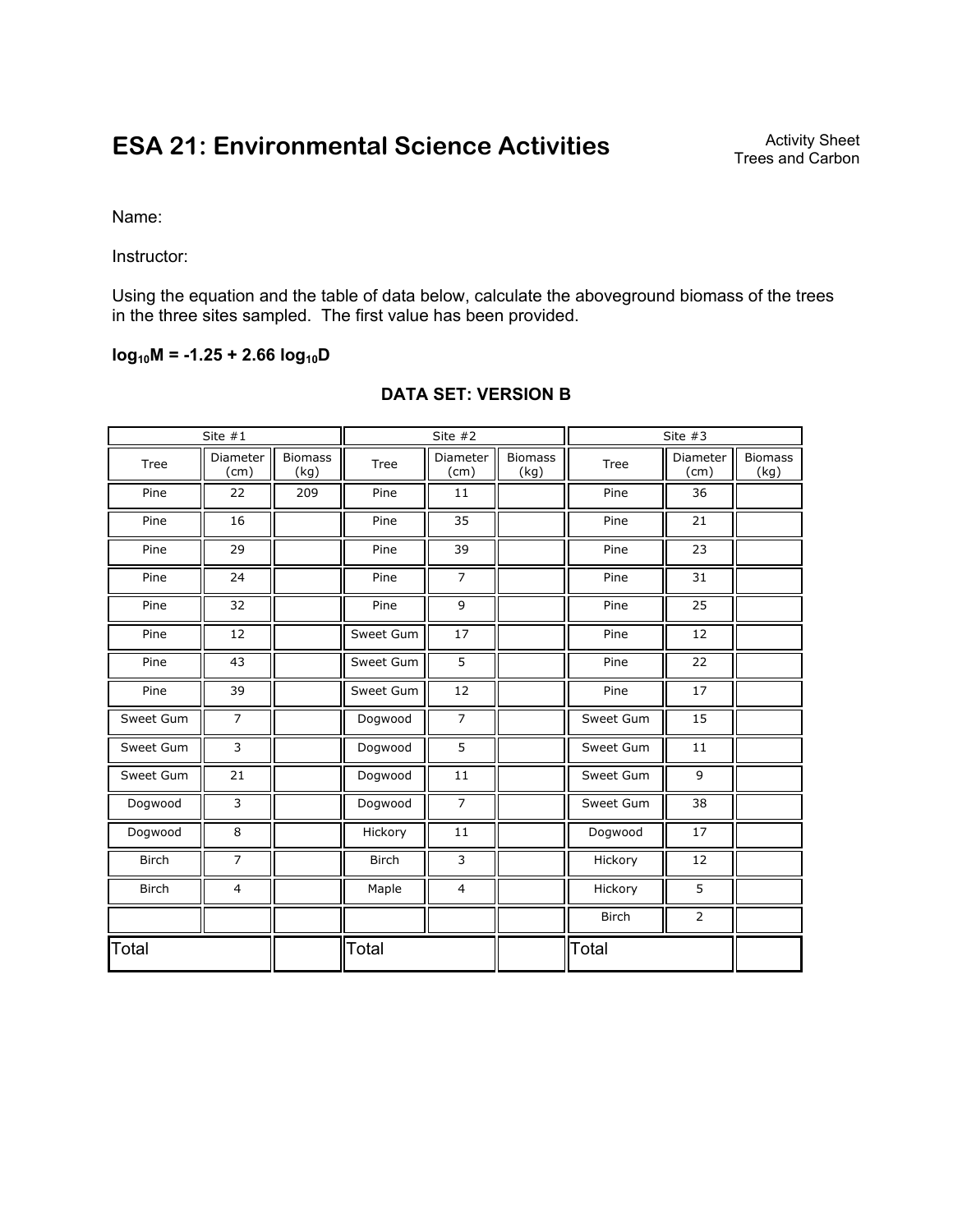# **ESA 21: Environmental Science Activities**

Name:

Instructor:

Using the equation and the table of data below, calculate the aboveground biomass of the trees in the three sites sampled. The first value has been provided.

## **log10M = -1.25 + 2.66 log10D**

| Site $#1$    |                  | Site $#2$              |              | Site $#3$        |                        |              |                  |                        |
|--------------|------------------|------------------------|--------------|------------------|------------------------|--------------|------------------|------------------------|
| <b>Tree</b>  | Diameter<br>(cm) | <b>Biomass</b><br>(kg) | Tree         | Diameter<br>(cm) | <b>Biomass</b><br>(kg) | Tree         | Diameter<br>(cm) | <b>Biomass</b><br>(kg) |
| Pine         | 22               | 209                    | Pine         | 11               |                        | Pine         | 36               |                        |
| Pine         | 16               |                        | Pine         | 35               |                        | Pine         | 31               |                        |
| Pine         | 29               |                        | Pine         | 39               |                        | Pine         | 25               |                        |
| Pine         | 24               |                        | Pine         | $\overline{7}$   |                        | Pine         | 12               |                        |
| Pine         | 32               |                        | Sweet Gum    | 8                |                        | Pine         | 22               |                        |
| Pine         | 12               |                        | Sweet Gum    | 5                |                        | Pine         | 25               |                        |
| Pine         | 43               |                        | Sweet Gum    | 12               |                        | Pine         | 17               |                        |
| Pine         | 28               |                        | Dogwood      | $\overline{7}$   |                        | Sweet Gum    | 15               |                        |
| Pine         | 39               |                        | Dogwood      | 5                |                        | Sweet Gum    | 11               |                        |
| Sweet Gum    | $\overline{7}$   |                        | Dogwood      | 11               |                        | Sweet Gum    | $\overline{9}$   |                        |
| Sweet Gum    | 3                |                        | Dogwood      | $\overline{7}$   |                        | Sweet Gum    | 38               |                        |
| Dogwood      | 3                |                        | Hickory      | 11               |                        | Dogwood      | 17               |                        |
| Dogwood      | 8                |                        | Hickory      | 6                |                        | Hickory      | 12               |                        |
| <b>Birch</b> | $\overline{7}$   |                        | Hickory      | 8                |                        | <b>Birch</b> | $\overline{2}$   |                        |
| <b>Birch</b> | 4                |                        | <b>Birch</b> | 3                |                        | <b>Birch</b> | $\overline{2}$   |                        |
|              |                  |                        | Maple        | $\overline{4}$   |                        |              |                  |                        |
| Total        |                  | Total                  |              |                  | Total                  |              |                  |                        |

## **DATA SET: VERSION C**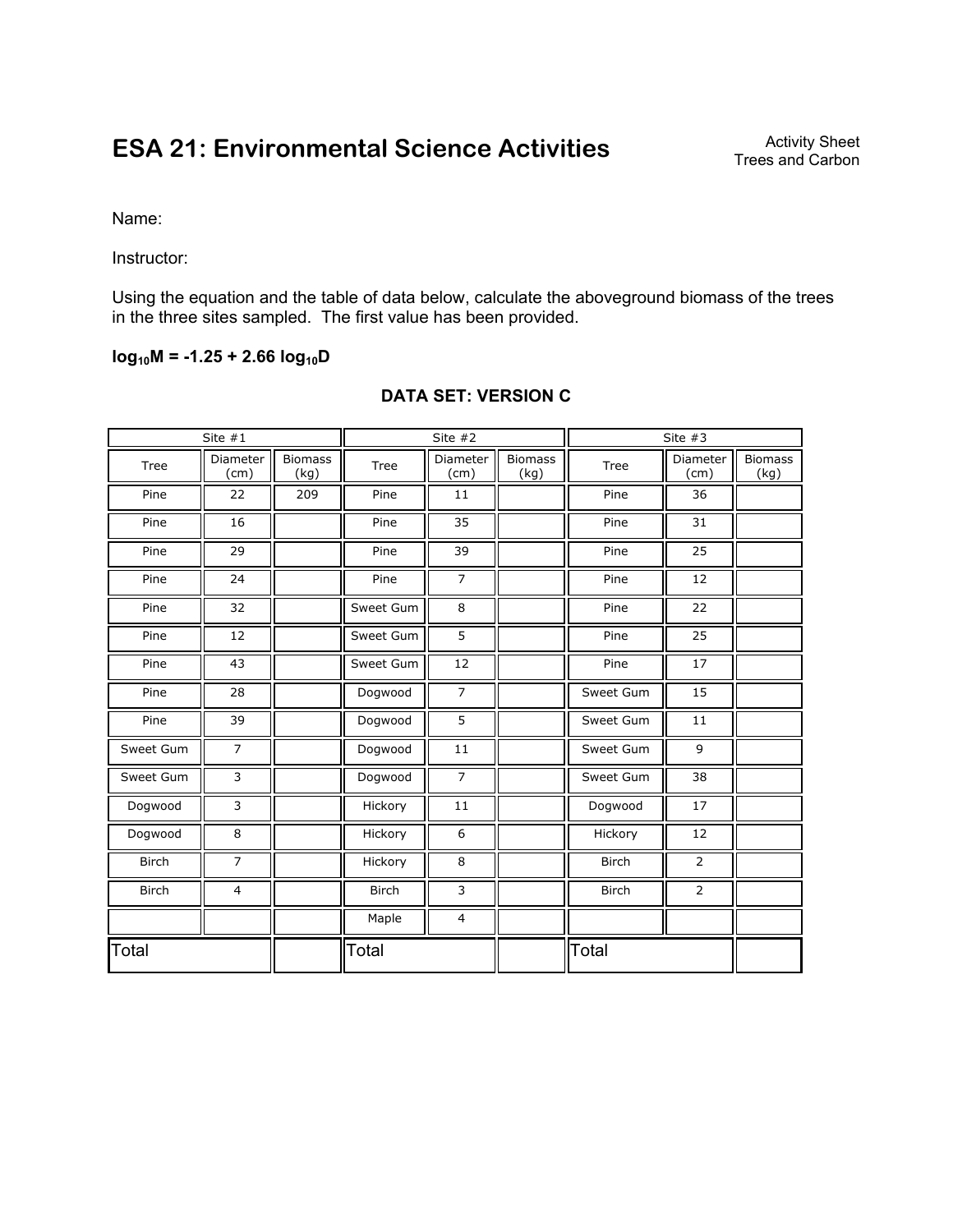## **Calculations:**

| (a.) Calculate the mean biomass per 100 $m^2$ for the three plots                                                                                                                                                                                                                                                                         | kg/100 $m^2$             |
|-------------------------------------------------------------------------------------------------------------------------------------------------------------------------------------------------------------------------------------------------------------------------------------------------------------------------------------------|--------------------------|
| (b.) Convert biomass per $m^2$ to biomass per acre. Since 1 acre =<br>$4047$ m <sup>2</sup> , multiply the mean biomass per 100 m <sup>2</sup> by 40.47.                                                                                                                                                                                  | kg/acre                  |
| (c.) To calculate the amount of carbon stored in the plant tissues,<br>multiply the average biomass per acre by 0.45, since studies<br>have shown that about 45% of the biomass of a tree is carbon.                                                                                                                                      | kg C/acre                |
| (d.) While carbon per acre is a useful measurement, most studies<br>of carbon cycling quantify carbon flux as carbon dioxide, not<br>carbon. To determine the amount of $CO2$ that the trees removed<br>from the atmosphere, multiply the carbon per acre value by 3.67.<br>This value is the mass conversion factor for carbon to carbon | kg CO <sub>2</sub> /acre |

This is an important value, as it shows how much carbon dioxide is sequestered in an acre of forest, and how much would be released to the atmosphere if the trees from an acre were cut and then burned or allowed to decay (mulched). We will return to this value later in the module when you determine your personal  $CO<sub>2</sub>$  emissions from energy usage, and see how many acres of forest would be needed to "store" your carbon dioxide.

## **Analysis:**

dioxide.

(a.) Let's now calculate the amount of  $CO<sub>2</sub>$  that could be stored on the land occupied by your residence, if it were forested. Choose either the single-family home or apartment sections below. If neither of these categories exactly describes your residence, choose the one that is most appropriate. You will need the conversion factors for square feet and square miles to acres, so they are listed below.

$$
1 \text{ mile}^2 = 640 \text{ acres}
$$
  $1 \text{ acre} = 43,560 \text{ ft}^2$ 

### **Single-family home:**

Measure the area of your home's lot that is not covered by large trees. If you are unsure of the size of your lot in acres, measure its length and width in feet, calculate the square footage, and convert to acres using the factor above.

Do the same for your entire subdivision. If you don't know its total acreage, reset the odometer on your car and measure the length and width of the subdivision in miles using tenths of miles from the odometer. Multiply these values together to get the square miles, and then convert to acres using the factor above. Subdivisions are rarely square or rectangular, so you may have to make some estimations and judgment calls in this process.